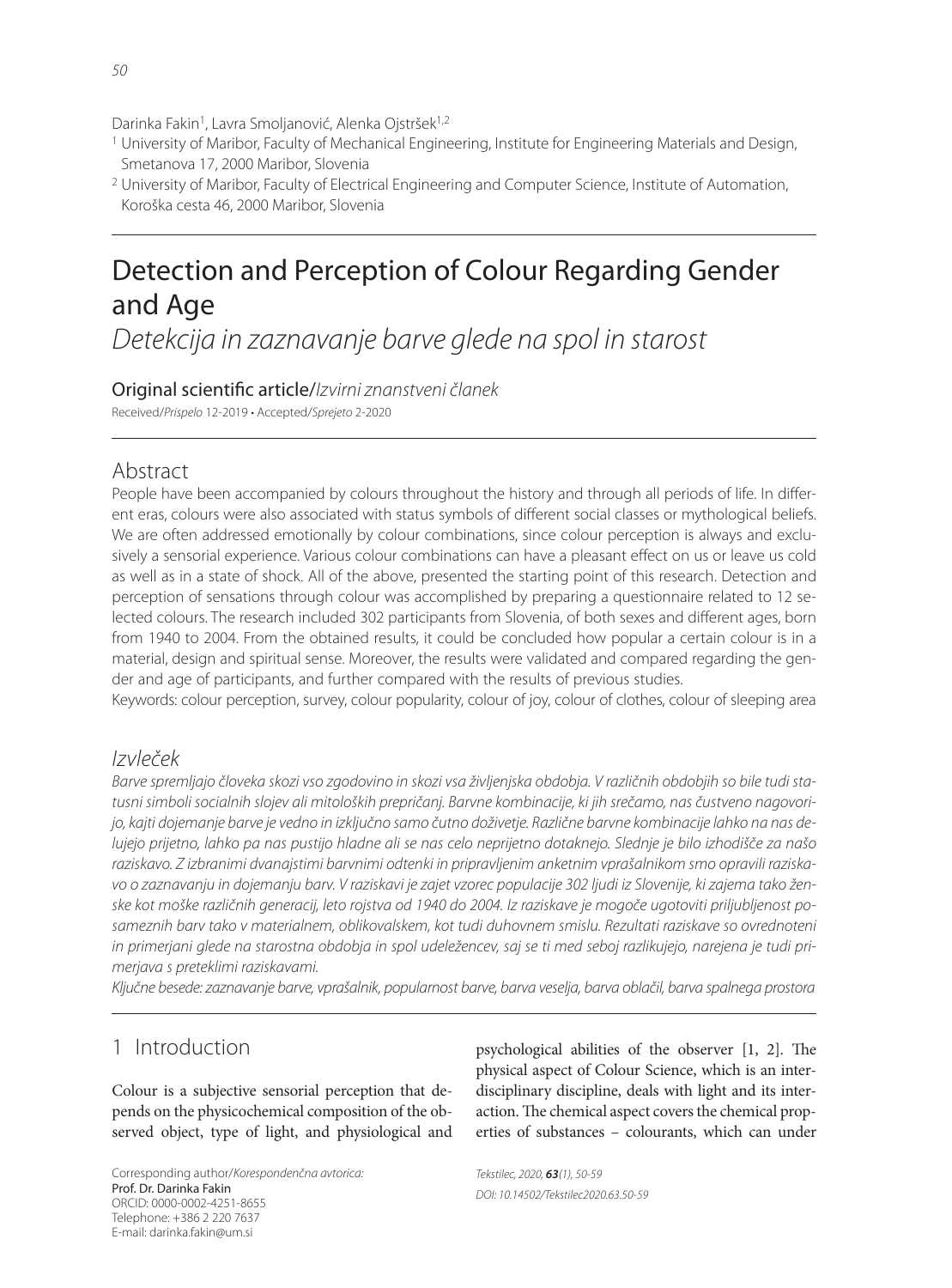the influence of visible light absorb or reflect light of different spectral wavelengths. The psychological aspect of colours considers the visual system of the observer, dealing with its influence on the well-being, consciousness and perception of colours.

The most important aspect of colour in daily life is probably the one that is least defined and most variable. It involves aesthetic and psychological responses to colour, and influences art, fashion, commerce, and even physical and emotional sensations [3]. However, detection and perception of colour is not isolated from other sensory elements, but is related closely to: (i) Perception of space and movement (dark colours seem closer, light makes things farther away), (ii) Weight perception (dark colours appear heavy, light lighter), (iii) Thermal sensations (red, orange, yellow and brown hues are "warm", while blue, green and grey are "cold"), (iv) Touch sensations (velvety are "soft" colours and metallic are "hard"), (v) Odour, (vi) Taste and (vii) Acoustic sensing [4]. Furthermore, red, orange and yellow hues are said to induce excitement, cheerfulness, stimulation and aggression; blues and greens security, calm and peace; and browns, greys and blacks sadness, depression and melancholy [3]. How we perceive colours depends also on our character, mood, past experiences (memory colour effect) [5], gender, age and cultural conditions – place and historical period to which we belong [6]. In addition, mental health is one of the very important factors influencing colour perception, i.e. schizophrenics have been reported to have abnormal colour perception. Also, specific colours can have a therapeutic effect on physical and mental disabilities [3].

Many authors have been dealing with colours in history, although, the studies are mainly related to the psychology of colours and their impact on the wellbeing, mood and health. A study similar to our research was published by A. Trstenjak in [10] and later by M. Tušak in [8], which summarised the research by M. Pfister [11], Gibson J. J. [12], H. Frieling [13] and others.

The aim of this study was to investigate the perception of sensations through colour, regarding gender and age, by preparing a survey together with 12 selected colours, representing the whole colour circle. The survey included questions about the (un)popularity of colours, the association of colours with joy, favourite colours of clothing and preferred colours of the sleeping area.

## 2 Experimental

#### 2.1 Participants

In the presented study, 302 persons participated in total, 195 females and 107 males, from whom 5 persons (1 female and 4 males) had different colour perception disorders (self-proclaimed). In order to compare the obtained results, three groups were generated according to the year of birth, i.e. 1st group 1940– 1970 (47 females and 19 males), 2nd group 1971–1990 (60 females and 46 males), and 3rd group 1991–2004 (88 females and 42 males). The percentages of participants included in the study regarding the year of birth and gender are disclosed in Figure 1.



*Figure 1: Participants included in study*

#### 2.2 Test samples and survey

For the purpose of this research, a survey was prepared with nine questions. The first three questions were related to gender, year of birth and the colour vision disorder of participants included in the research, whereas the other six questions were connected to the perception of sensations through colour. Firstly, participants had to sort the 12 selected colours (cf. Table 1) regarding their popularity by creating a personal scale, from the most popular to the least popular colour. The next question was related to the perception of joy through colour, i.e. selection of the most and the least joyful colours. In addition, participants needed to select the colour of clothing they prefer to wear and finally, what colour they favour for their sleeping room. The collected answers were calculated as a percentage of the total number of participants in each group (gender and date of birth).

Together with the survey, 12 selected colour samples (i.e. black, grey, white, pink, purple, blue, turquoise, green, yellow, orange, red, brown) were prepared according to the RAL colour system, measured using a UV-VIS SF 600 Plus (Datacolor) spectrophotometer (cf. Table 1) and positioned in the CIE  $a^*b^*$  colour space (cf. Figure 2). The survey was conducted in July and August 2018 in a physical form, for all participants to be able to evaluate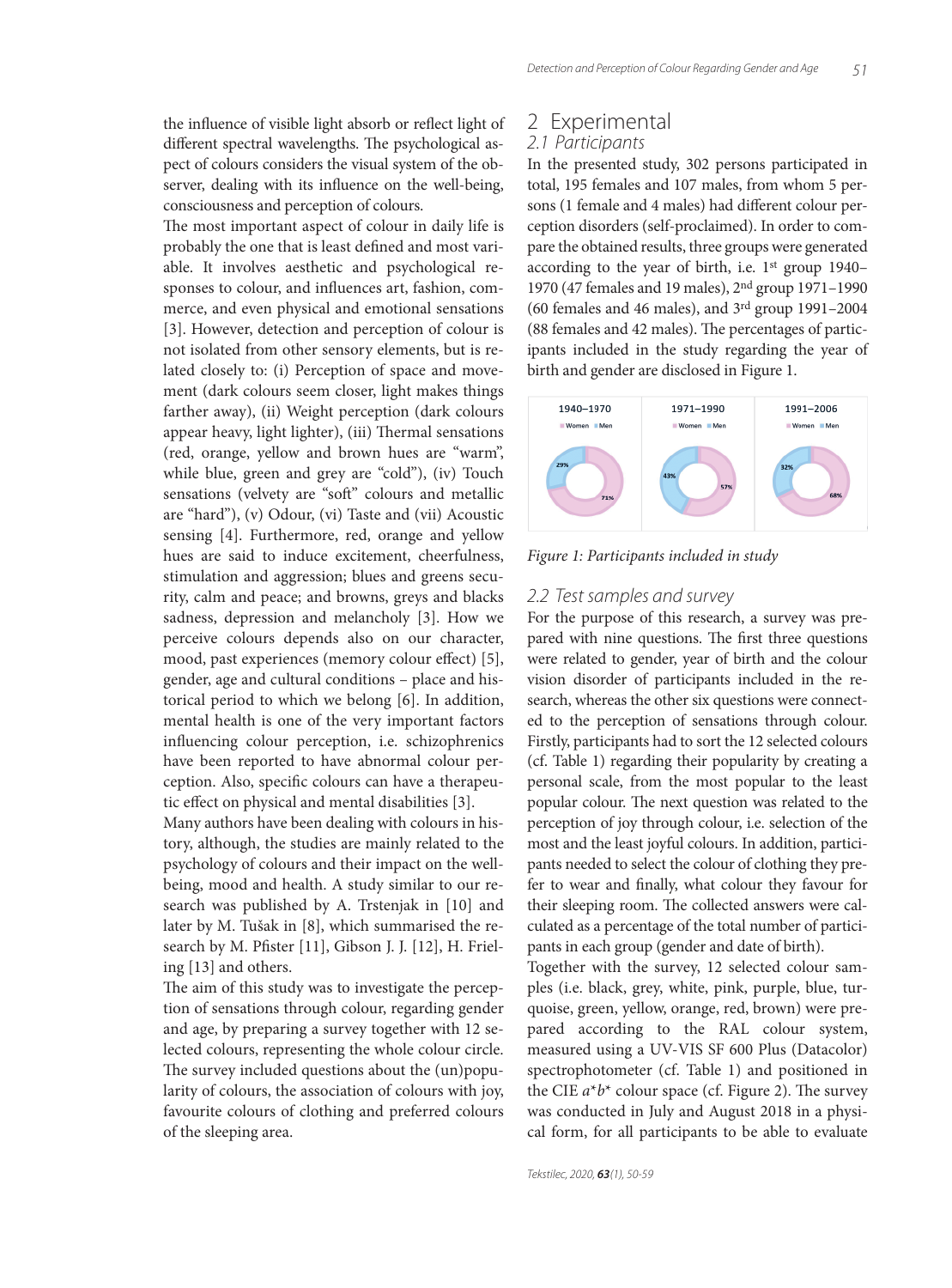| Colour<br>pattern | RAL<br>mark | Naming colour | Measured CIE $L^*a^*b^*$ colour value |          |          |       |        |
|-------------------|-------------|---------------|---------------------------------------|----------|----------|-------|--------|
|                   |             |               | $L^*$                                 | $a^*$    | $h^*$    | $C^*$ | h      |
|                   | 15 00       | black         | 27.42                                 | 0.21     | $-0.42$  | 0.47  | 296.53 |
|                   | 270 70 10   | grey          | 71.56                                 | $-0.21$  | $-9.41$  | 9.42  | 268.74 |
|                   | 290 90 05   | white         | 90.31                                 | 0.94     | $-2.47$  | 2.65  | 290.80 |
|                   | 340 70 30   | pink          | 70.36                                 | 27.58    | $-9.92$  | 29.31 | 340.22 |
|                   | 300 60 35   | purple        | 60.77                                 | 16.84    | $-28.56$ | 33.16 | 300.53 |
|                   | 250 50 40   | blue          | 52.70                                 | $-12.75$ | 34.52    | 36.80 | 249.73 |
|                   | 180 70 25   | turquoise     | 70.66                                 | $-24.42$ | 0.17     | 24.42 | 179.56 |
|                   | 120 70 50   | green         | 70.92                                 | $-23.90$ | 40.93    | 47.40 | 120.28 |
|                   | 090 90 60   | yellow        | 89.19                                 | 0.18     | 57.06    | 57.06 | 89.82  |
|                   | 050 60 70   | orange        | 60.92                                 | 42.83    | 44.65    | 61.88 | 46.19  |
|                   | 030 40 60   | red           | 44.35                                 | 44.60    | 21.28    | 49.41 | 25.51  |
|                   | 060 40 40   | brown         | 45.04                                 | 17.00    | 25.35    | 30.53 | 56.15  |

*Table 1: Selected colours according to RAL [7] and CIE L\*a\*b\* measured values*

the same colour patterns, which could not be possible through a social network survey (different screens, screen settings, devices etc.).



*Figure 2: Position of colour samples in CIE a\*b\* diagram*

## 3 Results and discussion

#### 3.1 Popularity and unpopularity of colours in general

The first objective of the presented study was to determine the popularity scale of the 12 selected colours, regarding gender and year of birth (Figure  $3$  – females and Figure  $4$  – males). The diagrams capture the data of the whole scale; thus, a full picture is given of the colour range. The favourite colours are shown as a positive proportion of colours  $(+)$  above indifferent colours (less than 5%), and unpopular colours are shown at the bottom of the scale as a negative share  $(-)$ .

From Figure 3, it can be observed that the favourite colour for females born between 1940 and 1970 was blue (19.6%), followed by red, green and turquoise. The least popular was brown  $(30.4\%)$ , followed by grey, black and finally, pink. Other colours were of minor interest. The second female group (1971– 1990) preferred red (14%), blue and green, and refused brown  $(40\%)$ , grey and pink. The youngest females preferred black (13.3%), blue and white, and refused brown (39.9%), orange and purple.

In general, the least popular colour in all three groups was brown and the central position on all scales was reserved for turquoise, with ca. 4–6% of popularity. Orange, which was popular in the eldest population (8%), proved to be a less popular colour for the youngest participating group, with almost the same share  $(-8.2\%)$ . In contrast, black was shifted from less popular (–10%) by the oldest generation to the most popular colour (13.3%) by younger females.

Figure 4 shows the popularity of colours in male groups, from which less difference could be perceived in comparison with female groups, i.e. the most popular colour was blue (up to 34.5%), the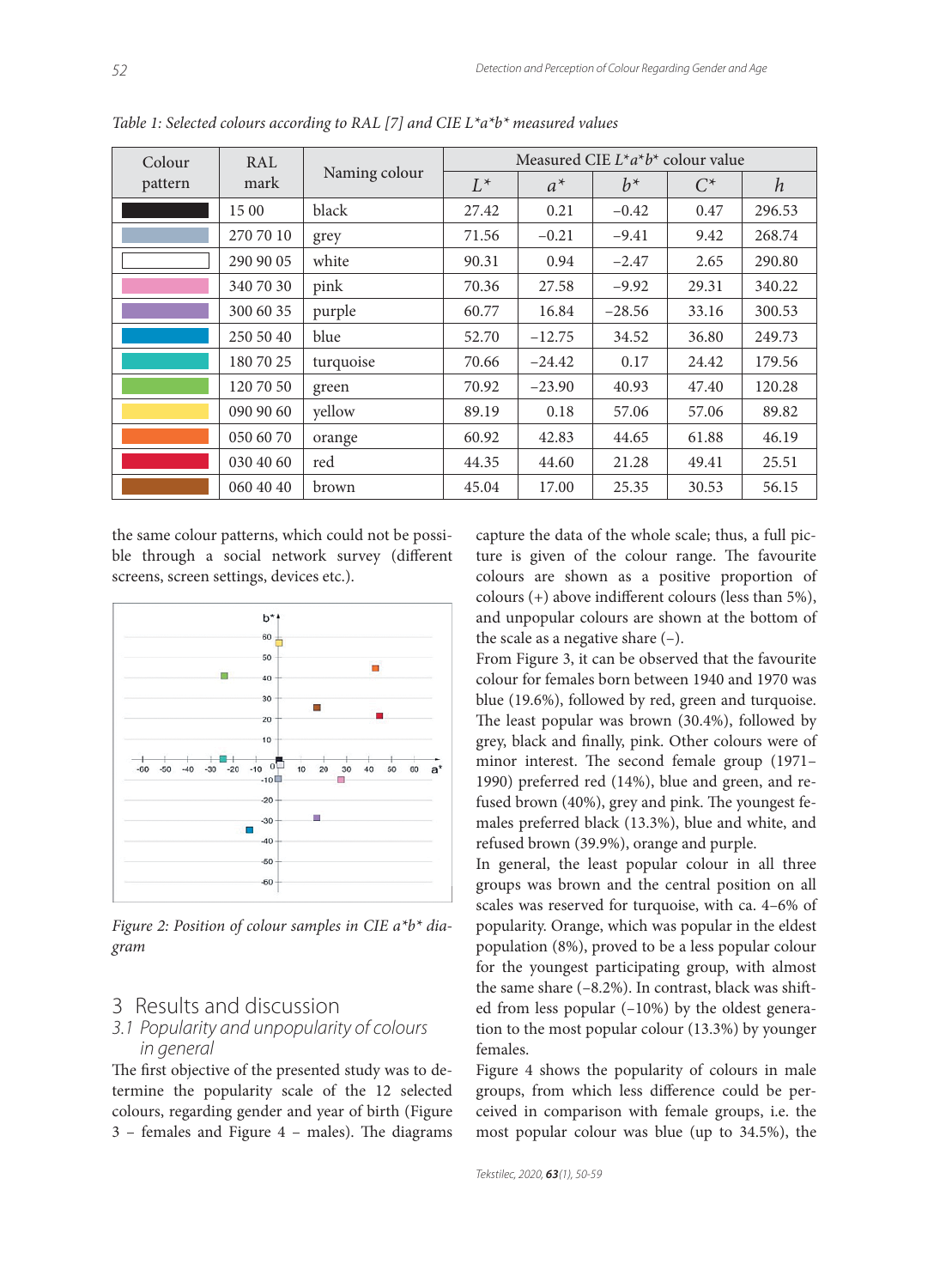

*Figure 3: Colour popularity among female participants*



*Figure 4: Colour popularity among male participants*

Tekstilec, 2020, *63*(1), 50-59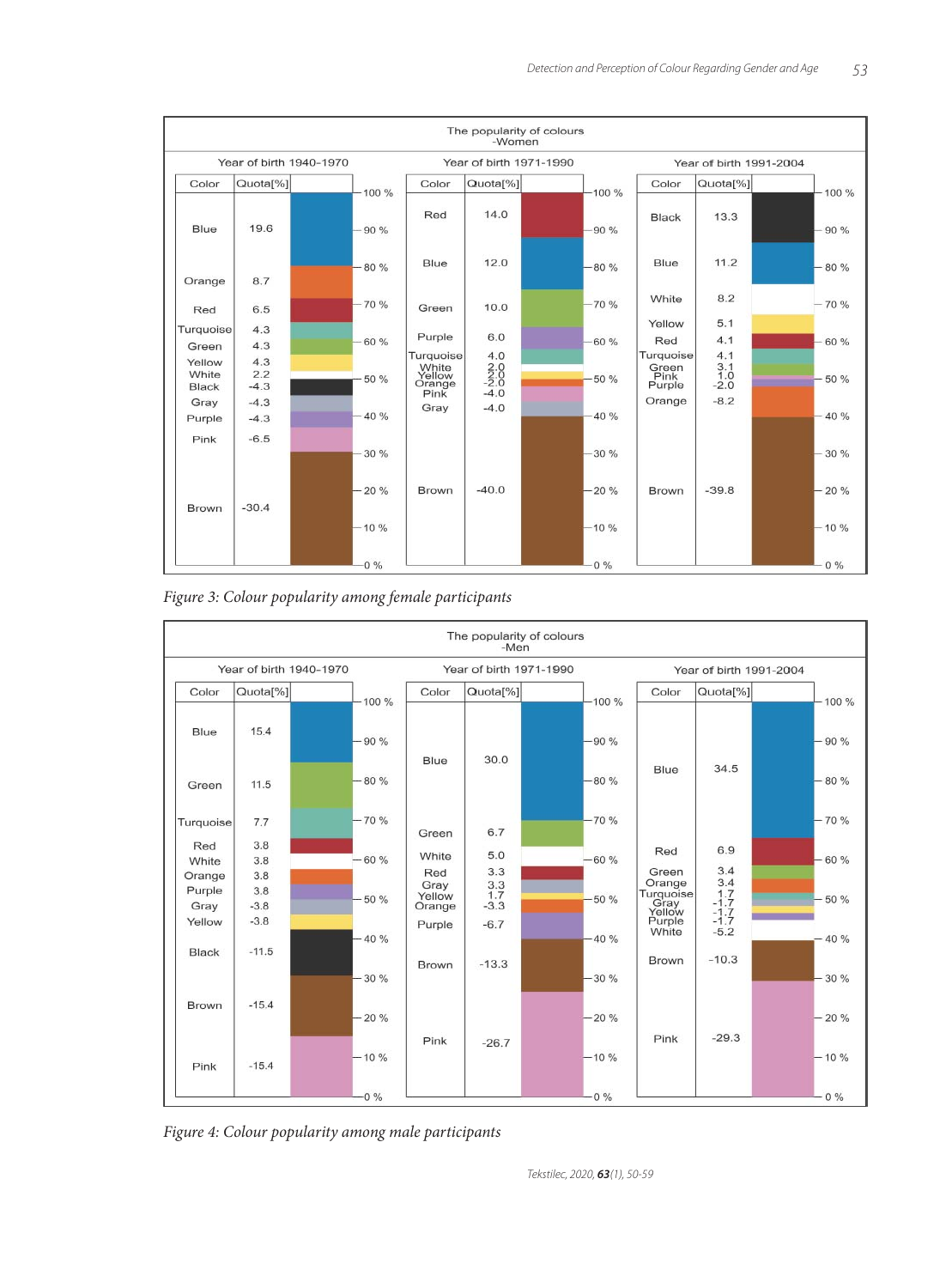





*Figure 6: Colours of joy for males*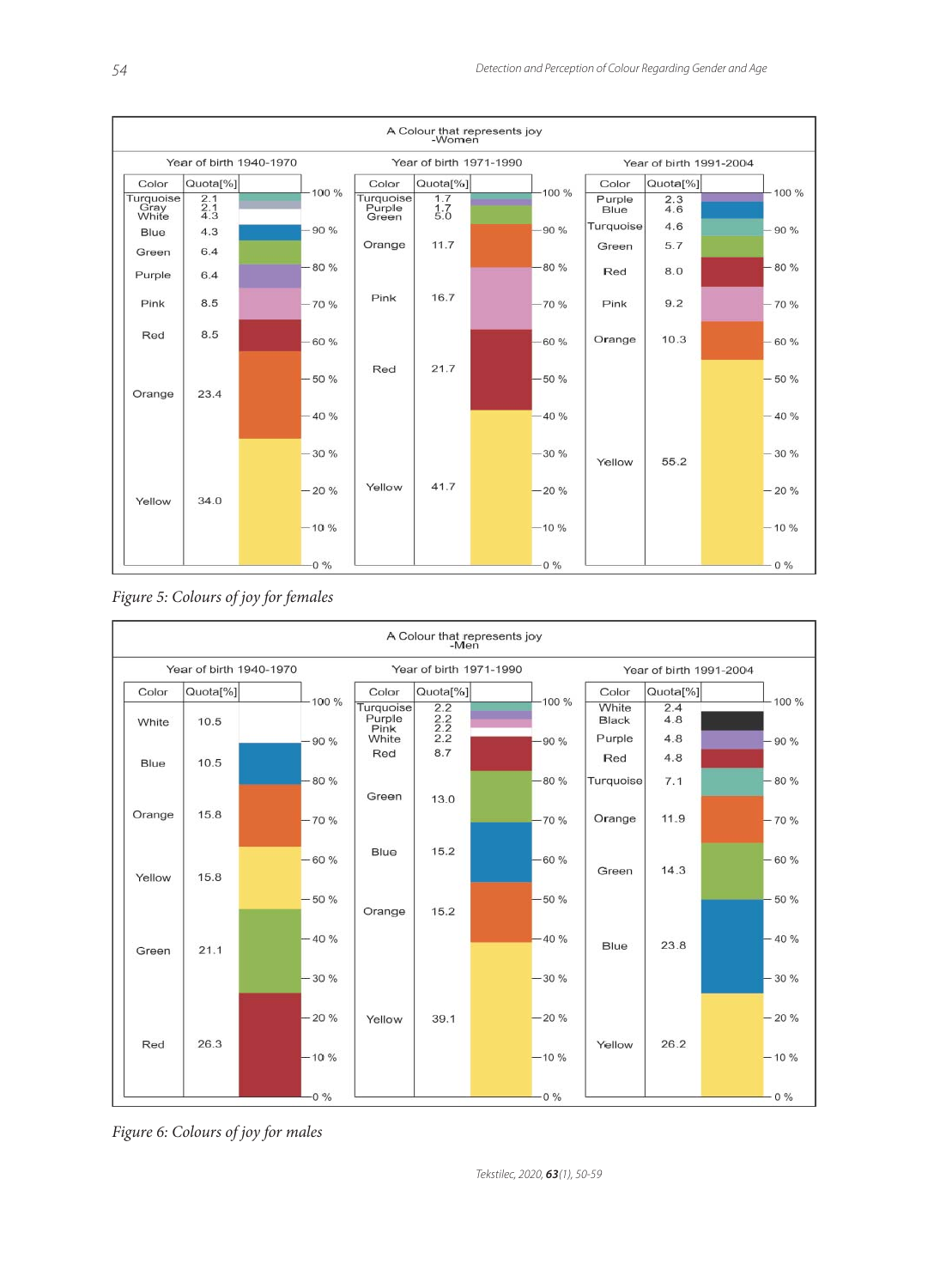least popular pink (up to 29.3%), and indifferent colours were orange, grey and yellow, with percentage differences between ages.

If we compare both genders and all ages (cf. Figures 3 and 4), a relatively popular colour was blue, more for males (up to 34.5%), unpopular was brown, more by females (up to 40%), and indifferent was yellow. In addition, women prefer red and men green colour, and both declined pink (men to a higher extent than women).

The findings of the presented research were compared with other studies as follows. In 1994, Tušak [8] interviewed gymnasium students and students of secondary vocational schools, and found out that blue was the most popular colour for both genders and for all researched groups. The second most popular colour among boys was green (gymnasium) and red (secondary vocational schools). The second most popular colour among girls was purple (gymnasium) and black (secondary vocational schools). The most unpopular colour at boys was pink, followed by yellow and brown. The most unpopular colour among girls was yellow (gymnasium), followed by pink and brown (secondary vocational schools). If we compare the results with our studied group (1991–2004), which was wider, but also included tertiary level students, some similarities as well as differences could be found, i.e. blue was the most and pink the least popular colour among males in both studies. The biggest differences were between the (un)popularities of colours among females.

In addition, Tušak [9] conducted a survey of colour popularity in a group of people aged between 60 and 87 years, without division by gender, which could be compared with our group of participants born between 1926 and 1970. Blue turned out to be the most popular colour in both researches, followed by green (as in our research for males) and red (second most popular colour for females in our study). The most unpopular colour in Tušak's research was black, followed by yellow and brown, while in our research, the least preferred colour for females was brown, followed by black, and for males pink, followed by brown.

A recent study prepared by Guzelj et al [14] in 2016 examined the emotional response to colours in a sample of the female population in Slovenia, revealing whether a selected colour was perceived as pleasant or not. Similarities with our study could be seen in the popularity of colours by age. Elderly females preferred red and blue, and declined black as a popular colour. Interestingly, in a survey [14], most women selected purple as the colour they like. In our study, purple was less popular among females, except in the group born between 1971 and 1990.

#### 3.2 Colour of joy

Figures 5 and 6 present the colour of joy for females and males, regarding their year of birth.

From Figure 5, it can be noted that yellow represents joy for females of all tested ages. In the first group (year of birth 1940–1970) and third group (1991– 2004), yellow was selected by 34.0% and 55.2%, respectively, followed by orange and pink. The middle-aged group preferred yellow (41.7%), followed by red, pink and orange. All the mentioned colours are the so-called warm colours, except for pink. The minority of females of all ages (1.7 up to 2.3%) selected turquoise and purple as the colour of joy.

Figure 6 presents a rather different perception of joy through colour for men compared to women. In the younger generation (1991–2004), two so-called cold colours, blue and green (following yellow), represented the colour of joy, revealing blue as a very important colour in everyday life. Contrarily, the generation of men between 1940 and 1970 favoured red (26.3%) as the colour of joy, followed by green (21.1%), and yellow and orange in the same percentages (15.8%). On the opposite side of joyful colours for men, there were white, purple, turquoise and black.

The study performed by Kovachev and Musek [15] got similar results as presented in our study. Their survey included mainly female students, who most often associate joy with the red colour, followed by yellow and orange. In our study, women quite often selected pink (8.9% up to 16.7%), which was not available in a comparative study [15].

From the physiological point of view, yellow is the strongest colour, and relates to emotions, self-esteem and creativity [4]. Yellow is thought of as joyful, outgoing, open and friendly. In colour-mood association studies, yellow is associated with comedy, happy mood and playfulness. It occupies the largest range in the visible spectrum and has a beneficial effect on the eye and nervous system  $[16]$ .

#### 3.3 Favourite colour of clothing

Figures 7 and 8 present favourite colours of clothes for women and men, respectively, regarding their year of birth.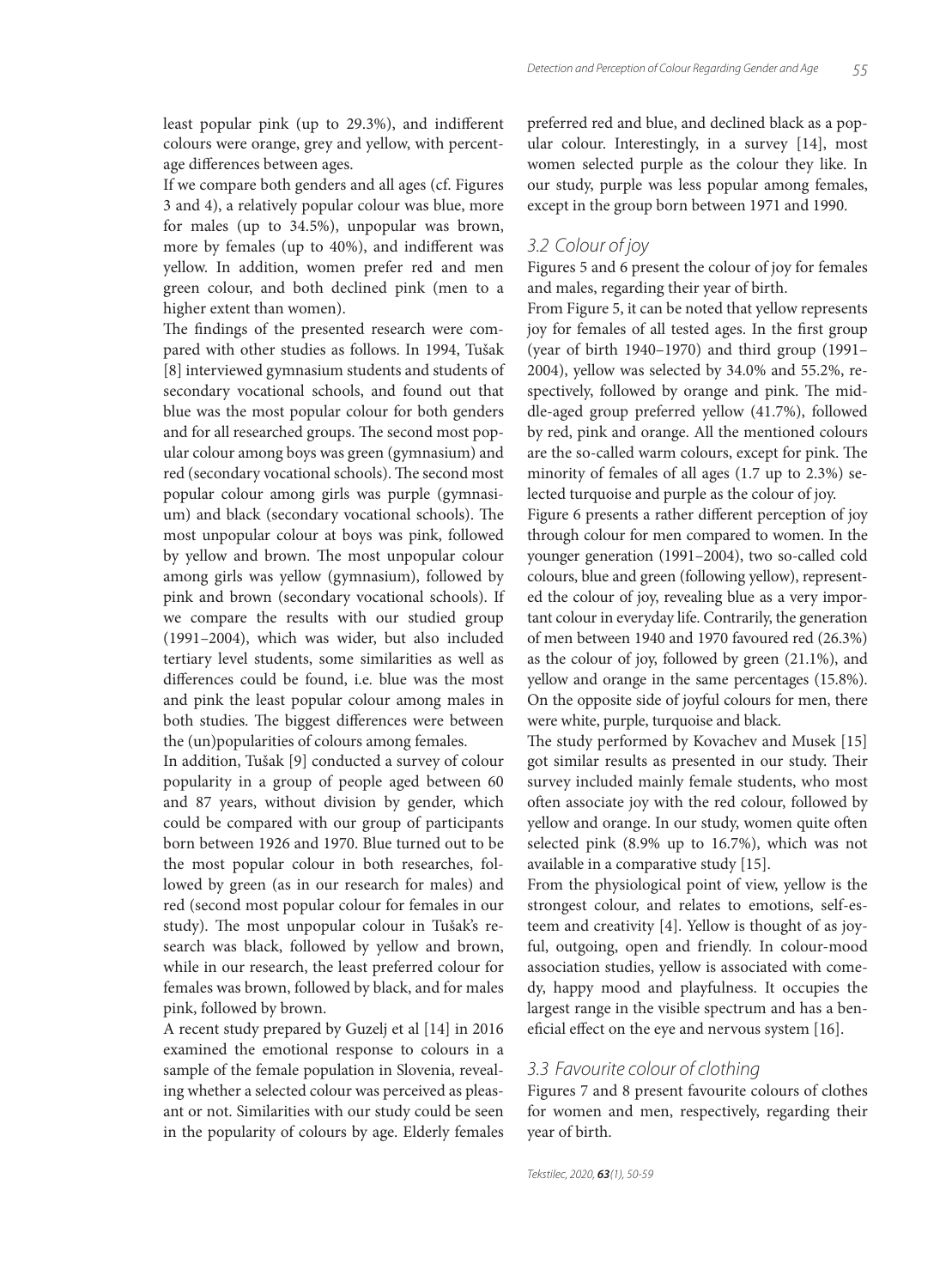

*Figure 7: Favorite clothing colours among females*



*Figure 8: Favorite clothing colours among males*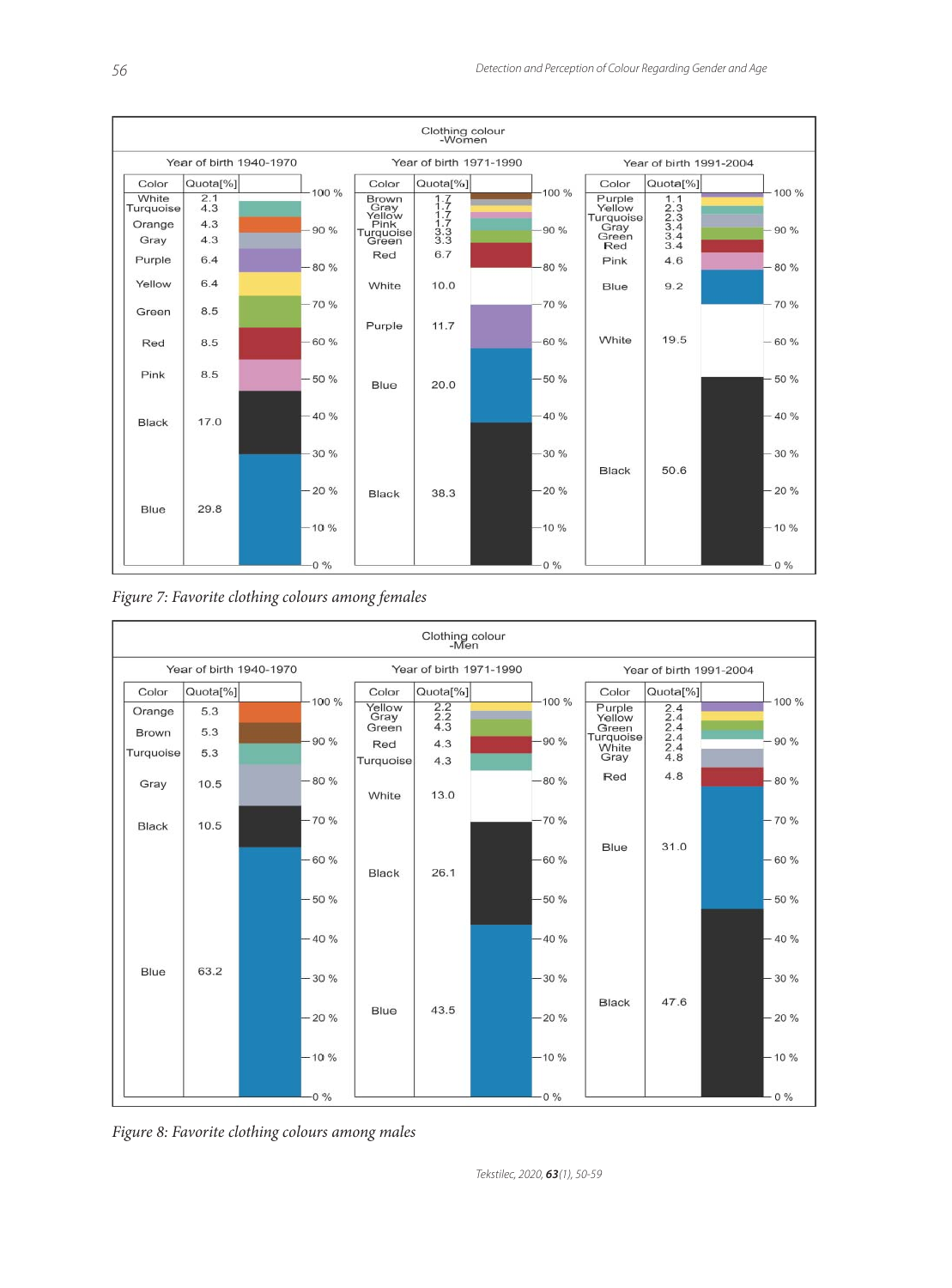In Figure 7, minor differences can be observed among the favourite colours of female clothes regarding age. The oldest population (1940–1970) preferred blue (29.8%) over black (17.0%) and pink (8.5%), the population in their middle ages (1971– 1990) black (38.3%) over blue (20.0%) and purple (11.7%), and the youngest ones (1991–2004) black  $(50.6\%)$  over white  $(19.5\%)$  and blue  $(9.2\%)$ . The minority of females preferred brown, purple, yellow and turquise, with small differences between ages. It is not surprising that the black colour is the favourite colour for clothes, as it can be combined with all other colours, it is appropriate for all occasions, different subcultures, and can hide body's shortcomings.

The answers about the favourite colours for clothes among males (cf. Figure 8) were similar to those by females, but in different percentages. The eldest population (1940–1970) preferred blue (63.2.4%) over black (10.5%) and grey (10.5%). Then, the popularity of the blue colour diminished by lowering the age, on account of the black colour, i.e. in the population in their middle ages (1971–1990), black (43.5%) still dominated over blue (26.1%), and in the youngest population (1991–2004), black (47.6%) dominated over blue (31.0%).

If we compare the popularity of colours of garments by gender, it can be concluded that the trend is blue and black. The choice of black decreases with age, while the popularity of blue increases. Most men preferred cooler colours, while women selected some warm colours as their favourite ones. In some cases, women chose the pink colour that was not found in the men's answers. This can be linked to the colour popularity chart (cf. Figure 4), as pink was one of the undesirable colours according to men.

Trstenjak [10] investigated in 1996 the popularity of dress colours of persons aged 15 to 22 years, which could be compared with our 3rd study group (1991– 2004). He found out that grey was the most popular colour for males, followed by blue; in our study, black was ahead of blue. The female population in Trstenjak's research preferred blue in a high percentage over red in a low percentage. The data obtained from both surveys for young female populations are not comparable at all. Two decades have passed since Trstenjak's survey and the above comparison shows that the popularity of certain colours has, as expected, changed over time since the colour of clothes (especially for women) is in close relation with fashion.

#### 3.4 Colour of sleeping area

Figures 9 and 10 represent favourite colours of the sleeping area separately for women and men, regarding their year of birth.

From Figure 9, it can be observed that the white colour is the first choice for the sleeping area for females of all tested ages. Here, the similarities between groups stopped. In the first group (1940– 1970), females also preferred yellow, green and grey, in this order, in the second group (1971–1990) they chose green, yellow and pink, and in the third group (1991–2004), blue, turquoise and orange. Women like cold colours in their sleeping area, e.g. white, blue, green and turquoise, although some also preferred warm colours, e.g. yellow and orange. In the youngest generation, 3.4% of females picked black as their favourite colour for their sleeping place. This colour was not favourite for other generations, from which it could be concluded that the younger generation follows the trends and changes colours more easily in indoor surroundings.

Elderly men and those in their middle ages were more traditional and favoured the white colour for their sleeping space in relatively high percentages (cf. Figure 10), i.e. 52.6% (1940–1970) and 58.7%  $(1971–1990)$ . This trend changed with the youngest investigated group, where only 26.2% preferred white. Other popular colours were red and blue (1926–1970), green and blue (1971–1990), and blue and yellow (1991–2004). Similarly as in the youngest female generation (cf. Figure 9), 4.8% of males (cf. Figure 10) picked black as their favourite colour for their sleeping place.

We can conclude that white was the most popular colour for the sleeping surroundings irrespective of gender and age, whereas the popularity of other colours changed by age. Black became the perfect choice for the youngest males and females, although for the 2nd and 3rd groups, black was not even on the scale.

Van der Voordt et al [17] studied in 2017 studied the popularity of colours in different rooms. His research found that the most popular colour for the bedroom was white, as in our study, followed by red, blue and green, which is similar to our study, with the exception of red, which was not among the favourite colours with our participants. The reason for choosing white for the sleeping space could be that people want to have as much light in the room as possible. White is the colour that reflects the lightest and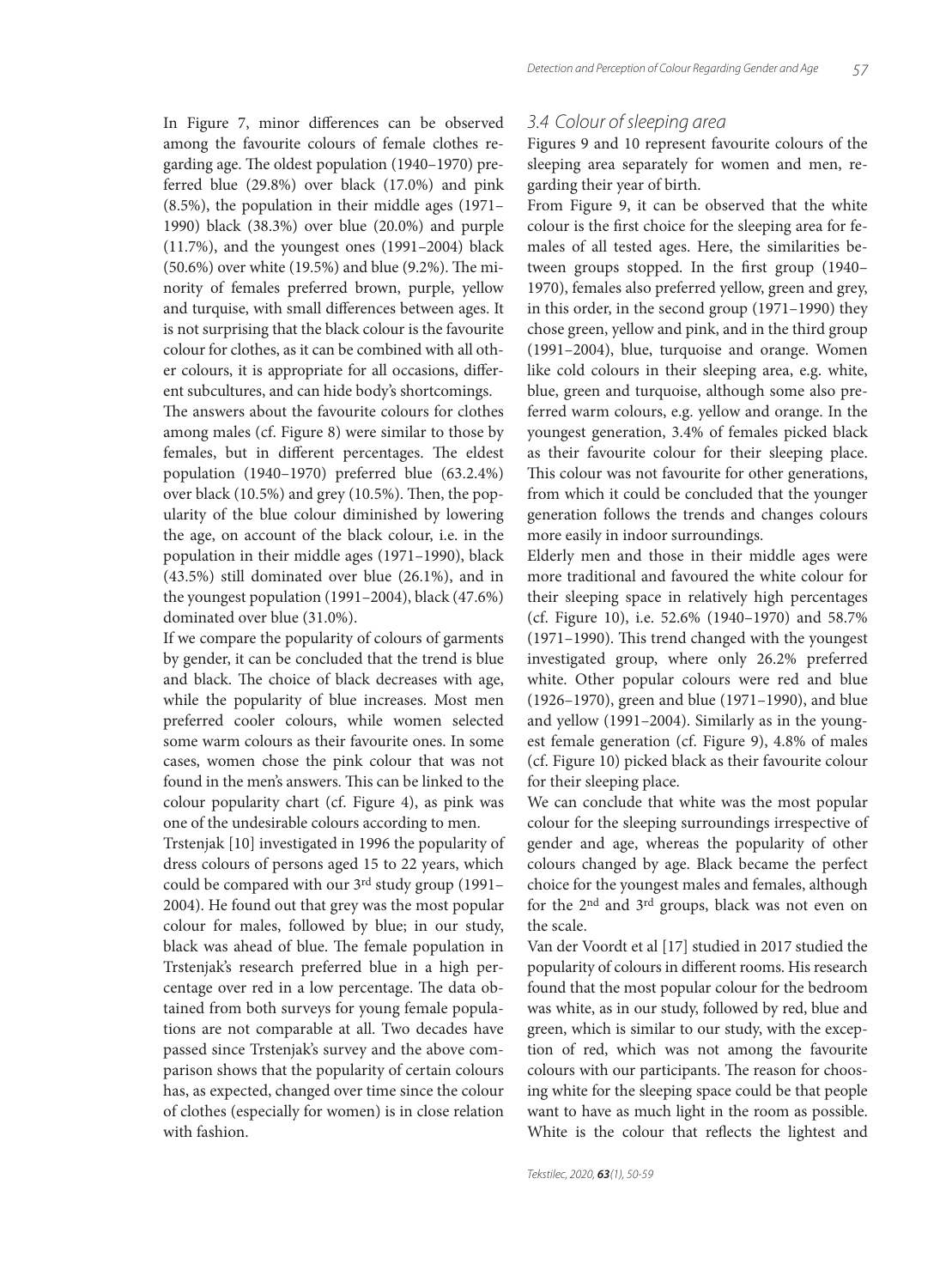

*Figure 9: Females' favourite colours of sleeping area*



*Figure 10: Males' favourite colours of sleeping area*